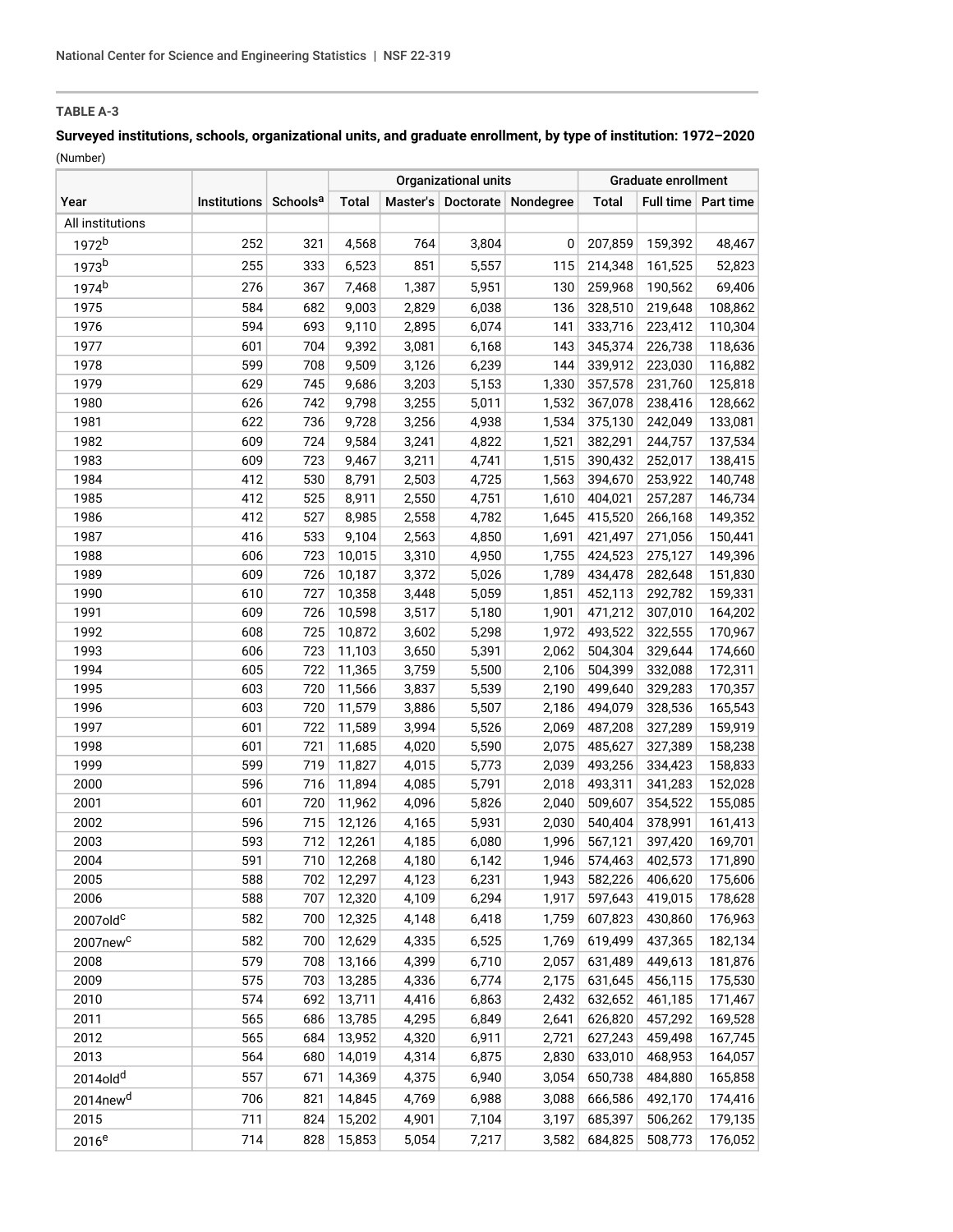# **Surveyed institutions, schools, organizational units, and graduate enrollment, by type of institution: 1972–2020** (Number)

|                        |                                   |     | <b>Organizational units</b> |       |       | Graduate enrollment          |              |         |                       |
|------------------------|-----------------------------------|-----|-----------------------------|-------|-------|------------------------------|--------------|---------|-----------------------|
| Year                   | Institutions Schools <sup>a</sup> |     | <b>Total</b>                |       |       | Master's Doctorate Nondegree | <b>Total</b> |         | Full time   Part time |
| 2017 <sup>f</sup>      | 703                               | 814 | 18,745                      | 5,580 | 7,004 | 6,161                        | 649,112      | 480,788 | 168,324               |
| 2018                   | 715                               | 817 | 19,592                      | 5,857 | 7,180 | 6,555                        | 668,307      | 491,449 | 176,858               |
| 2019                   | 714                               | 809 | 20,249                      | 5,985 | 7,203 | 7,061                        | 690,117      | 502,442 | 187,675               |
| 2020 <sup>g</sup>      | 712                               | 806 | 21,156                      | 6,425 | 7,251 | 7,480                        | 697,813      | 491,515 | 206,298               |
| Doctorate institutions |                                   |     |                             |       |       |                              |              |         |                       |
| 1972                   | 252                               | 321 | 4,568                       | 764   | 3,804 | 0                            | 207,859      | 159,392 | 48,467                |
| 1973                   | 255                               | 333 | 6,523                       | 851   | 5,557 | 115                          | 214,348      | 161,525 | 52,823                |
| 1974                   | 276                               | 367 | 7,468                       | 1,387 | 5,951 | 130                          | 259,968      | 190,562 | 69,406                |
| 1975                   | 345                               | 443 | 8,031                       | 1,857 | 6,038 | 136                          | 301,902      | 209,328 | 92,574                |
| 1976                   | 355                               | 454 | 8,131                       | 1,916 | 6,074 | 141                          | 305,824      | 213,033 | 92,791                |
| 1977                   | 357                               | 460 | 8,361                       | 2,050 | 6,168 | 143                          | 313,938      | 215,377 | 98,561                |
| 1978                   | 345                               | 454 | 8,381                       | 1,998 | 6,239 | 144                          | 308,107      | 211,508 | 96,599                |
| 1979                   | 371                               | 487 | 8,612                       | 2,130 | 5,153 | 1,329                        | 323,677      | 219,634 | 104,043               |
| 1980                   | 370                               | 486 | 8,714                       | 2,174 | 5,011 | 1,529                        | 333,164      | 225,877 | 107,287               |
| 1981                   | 370                               | 484 | 8,645                       | 2,174 | 4,938 | 1,533                        | 339,946      | 229,708 | 110,238               |
| 1982                   | 369                               | 484 | 8,504                       | 2,162 | 4,822 | 1,520                        | 346,668      | 232,980 | 113,688               |
| 1983                   | 371                               | 485 | 8,386                       | 2,133 | 4,741 | 1,512                        | 354,060      | 239,220 | 114,840               |
| 1984                   | 346                               | 464 | 8,320                       | 2,033 | 4,725 | 1,562                        | 353,673      | 239,400 | 114,273               |
| 1985                   | 346                               | 459 | 8,434                       | 2,074 | 4,751 | 1,609                        | 362,581      | 242,748 | 119,833               |
| 1986                   | 346                               | 461 | 8,509                       | 2,083 | 4,782 | 1,644                        | 373,545      | 251,562 | 121,983               |
| 1987                   | 350                               | 467 | 8,626                       | 2,087 | 4,850 | 1,689                        | 378,785      | 255,936 | 122,849               |
| 1988                   | 377                               | 494 | 8,949                       | 2,250 | 4,950 | 1,749                        | 386,300      | 262,351 | 123,949               |
| 1989                   | 380                               | 497 | 9,084                       | 2,276 | 5,026 | 1,782                        | 394,510      | 269,679 | 124,831               |
| 1990                   | 379                               | 496 | 9,234                       | 2,332 | 5,059 | 1,843                        | 409,419      | 278,637 | 130,782               |
| 1991                   | 379                               | 496 | 9,435                       | 2,362 | 5,180 | 1,893                        | 425,914      | 291,508 | 134,406               |
| 1992                   | 379                               | 496 | 9,678                       | 2,417 | 5,298 | 1,963                        | 445,704      | 305,979 | 139,725               |
| 1993                   | 379                               | 496 | 9,875                       | 2,434 | 5,391 | 2,050                        | 454,745      | 312,519 | 142,226               |
| 1994                   | 378                               | 495 | 10,093                      | 2,499 | 5,500 | 2,094                        | 455,332      | 313,976 | 141,356               |
| 1995                   | 377                               | 494 | 10,269                      | 2,552 | 5,539 | 2,178                        | 449,555      | 310,538 | 139,017               |
| 1996                   | 378                               | 495 | 10,289                      | 2,608 | 5,507 | 2,174                        | 444,319      | 309,418 | 134,901               |
| 1997                   | 377                               | 498 | 10,271                      | 2,688 | 5,526 | 2,057                        | 438,135      | 307,697 | 130,438               |
| 1998                   | 377                               | 497 | 10,366                      | 2,713 | 5,590 | 2,063                        | 435,826      | 307,040 | 128,786               |
| 1999                   | 378                               | 498 | 10,482                      | 2,683 | 5,773 | 2,026                        | 443,104      | 313,866 | 129,238               |
| 2000                   | 377                               | 497 | 10,526                      | 2,726 | 5,791 | 2,009                        | 443,542      | 319,923 | 123,619               |
| 2001                   | 381                               | 500 | 10,577                      | 2,728 | 5,826 | 2,023                        | 459,438      | 332,732 | 126,706               |
| 2002                   | 376                               | 495 | 10,726                      | 2,778 | 5,931 | 2,017                        | 487,645      | 355,611 | 132,034               |
| 2003                   | 376                               | 495 | 10,849                      | 2,790 | 6,080 | 1,979                        | 510,335      | 372,366 | 137,969               |
| 2004                   | 376                               | 495 | 10,858                      | 2,781 | 6,142 | 1,935                        | 518,641      | 377,984 | 140,657               |
| 2005                   | 375                               | 489 | 10,907                      | 2,745 | 6,231 | 1,931                        | 527,048      | 381,198 | 145,850               |
| 2006                   | 376                               | 495 | 10,946                      | 2,745 | 6,294 | 1,907                        | 542,073      | 393,138 | 148,935               |
| 2007old <sup>c</sup>   | 375                               | 493 | 10,976                      | 2,830 | 6,418 | 1,728                        | 551,832      | 403,722 | 148,110               |
| 2007new <sup>c</sup>   | 375                               | 493 | 11,210                      | 2,949 | 6,525 | 1,736                        | 561,352      | 409,421 | 151,931               |
| 2008                   | 376                               | 505 | 11,773                      | 3,042 | 6,710 | 2,021                        | 574,241      | 422,287 | 151,954               |
| 2009                   | 366                               | 493 | 11,865                      | 2,956 | 6,774 | 2,135                        | 573,883      | 428,856 | 145,027               |
| 2010                   | 364                               | 481 | 12,276                      | 3,023 | 6,863 | 2,390                        | 575,785      | 433,252 | 142,533               |
| 2011                   | 368                               | 488 | 12,419                      | 2,964 | 6,849 | 2,606                        | 570,534      | 430,623 | 139,911               |
| 2012                   | 367                               | 485 | 12,567                      | 2,977 | 6,911 | 2,679                        | 571,578      | 433,177 | 138,401               |
| 2013                   | 364                               | 480 | 12,607                      | 2,940 | 6,875 | 2,792                        | 574,004      | 439,950 | 134,054               |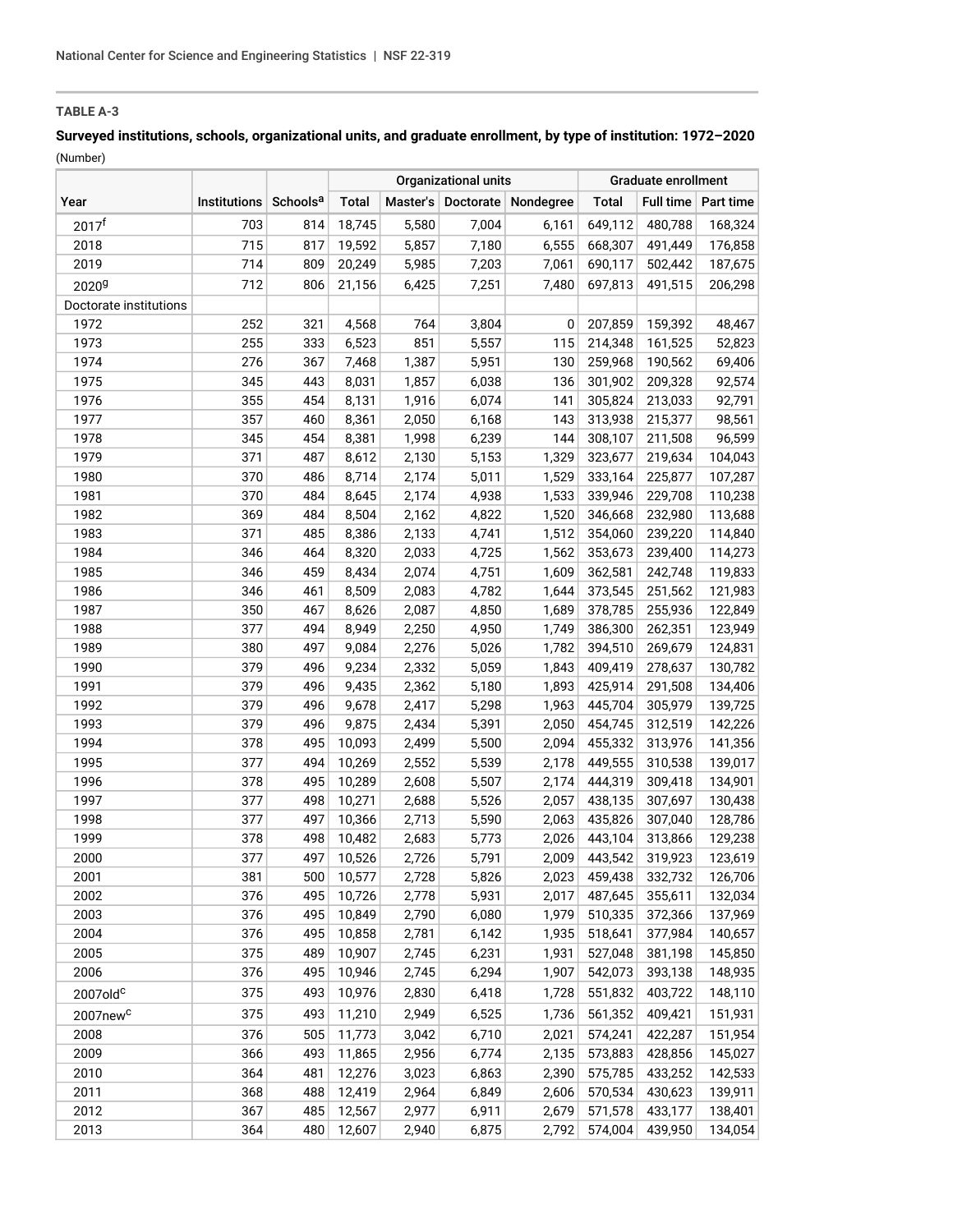# **Surveyed institutions, schools, organizational units, and graduate enrollment, by type of institution: 1972–2020** (Number)

|                       |                     |                      | <b>Organizational units</b> |                |          | Graduate enrollment          |                  |                  |                       |
|-----------------------|---------------------|----------------------|-----------------------------|----------------|----------|------------------------------|------------------|------------------|-----------------------|
| Year                  | <b>Institutions</b> | Schools <sup>a</sup> | <b>Total</b>                |                |          | Master's Doctorate Nondegree | <b>Total</b>     |                  | Full time   Part time |
| 2014old <sup>d</sup>  | 366                 | 480                  | 12,985                      | 3,028          | 6,940    | 3,017                        | 588,600          | 451,884          | 136,716               |
| 2014new <sup>d</sup>  | 406                 | 521                  | 13,140                      | 3,115          | 6,988    | 3,037                        | 588,952          | 452,801          | 136,151               |
| 2015                  | 412                 | 525                  | 13,506                      | 3,251          | 7,104    | 3,151                        | 604,944          | 464,695          | 140,249               |
| 2016 <sup>e</sup>     | 415                 | 529                  | 14,188                      | 3,451          | 7,217    | 3,520                        | 609,420          | 468,678          | 140,742               |
| 2017 <sup>f</sup>     | 399                 | 509                  | 16,971                      | 3,934          | 7,004    | 6,033                        | 577,139          | 442,001          | 135,138               |
| 2018                  | 421                 | 522                  | 17,782                      | 4,186          | 7,180    | 6,416                        | 602,332          | 457,543          | 144,789               |
| 2019                  | 417                 | 512                  | 18,460                      | 4,322          | 7,203    | 6,935                        | 627,136          | 469,732          | 157,404               |
| 2020 <sup>g</sup>     | 411                 | 505                  | 19,206                      | 4,611          | 7,251    | 7,344                        | 628,220          | 456,426          | 171,794               |
| Master's institutions |                     |                      |                             |                |          |                              |                  |                  |                       |
| 1975h                 | 239                 | 239                  | 972                         | 972            | na       | 0                            | 26,608           | 10,320           | 16,288                |
| 1976                  | 239                 | 239                  | 979                         | 979            | na       | 0                            | 27,892           | 10,379           | 17,513                |
| 1977                  | 244                 | 244                  | 1,031                       | 1,031          | na       | 0                            | 31,436           | 11,361           | 20,075                |
| 1978 <sup>i</sup>     | 254                 | 254                  | 1,128                       | 1,128          | na       | $\pmb{0}$                    | 31,805           | 11,522           | 20,283                |
| 1979                  | 258                 | 258                  | 1,074                       | 1,073          | na       | 1                            | 33,901           | 12,126           | 21,775                |
| 1980                  | 256                 | 256                  | 1,084                       | 1,081          | na       | 3                            | 33,914           | 12,539           | 21,375                |
| 1981                  | 252                 | 252                  | 1,083                       | 1,082          | na       | 1                            | 35,184           | 12,341           | 22,843                |
| 1982                  | 240                 | 240                  | 1,080                       | 1,079          | na       | 1                            | 35,623           | 11,777           | 23,846                |
| 1983                  | 238                 | 238                  | 1,081                       | 1,078          | na       | 3                            | 36,372           | 12,797           | 23,575                |
| 1984                  | 66                  | 66                   | 471                         | 470            | na       | 1                            | 40,997           | 14,522           | 26,475                |
| 1985                  | 66                  | 66                   | 477                         | 476            | na       | 1                            | 41,440           | 14,539           | 26,901                |
| 1986                  | 66                  | 66                   | 476                         | 475            | na       | 1                            | 41,975           | 14,606           | 27,369                |
| 1987                  | 66                  | 66                   | 478                         | 476            | na       | 2                            | 42,712           | 15,120           | 27,592                |
| 1988                  | 229                 | 229                  | 1,066                       | 1,060          | na       | 6                            | 38,223           | 12,776           | 25,447                |
| 1989                  | 229                 | 229                  | 1,103                       | 1,096          | na       | 7                            | 39,968           | 12,969           | 26,999                |
| 1990                  | 231                 | 231                  | 1,124                       | 1,116          | na       | 8                            | 42,694           | 14,145           | 28,549                |
| 1991                  | 230                 | 230                  | 1,163                       | 1,155          | na       | 8                            | 45,298           | 15,502           | 29,796                |
| 1992                  | 229                 | 229                  | 1,194                       | 1,185          | na       | 9                            | 47,818           | 16,576           | 31,242                |
| 1993                  | 227                 | 227                  | 1,228                       | 1,216          | na       | 12                           | 49,559           | 17,125           | 32,434                |
| 1994                  | 227                 | 227                  | 1,272                       | 1,260          | na       | 12                           | 49,067           | 18,112           | 30,955                |
| 1995                  | 226                 | 226                  | 1,297                       | 1,285          | na       | 12                           | 50,085           | 18,745           | 31,340                |
| 1996<br>1997          | 225<br>224          | 225<br>224           | 1,290                       | 1,278          | na       | 12<br>12                     | 49,760<br>49,073 | 19,118<br>19,592 | 30,642<br>29,481      |
| 1998                  | 224                 | 224                  | 1,318<br>1,319              | 1,306<br>1,307 | na<br>na | 12                           | 49,801           | 20,349           | 29,452                |
| 1999                  | 221                 | 221                  | 1,345                       | 1,332          | na       | 13                           | 50,152           | 20,557           | 29,595                |
| 2000                  | 219                 | 219                  | 1,368                       | 1,359          | na       | 9                            | 49,769           | 21,360           | 28,409                |
| 2001                  | 220                 | 220                  | 1,385                       | 1,368          | na       | 17                           | 50,169           | 21,790           | 28,379                |
| 2002                  | 220                 | 220                  | 1,400                       | 1,387          | na       | 13                           | 52,759           | 23,380           | 29,379                |
| 2003                  | 217                 | 217                  | 1,412                       | 1,395          | na       | 17                           | 56,786           | 25,054           | 31,732                |
| 2004                  | 215                 | 215                  | 1,410                       | 1,399          | na       | 11                           | 55,822           | 24,589           | 31,233                |
| 2005                  | 213                 | 213                  | 1,390                       | 1,378          | na       | 12                           | 55,178           | 25,422           | 29,756                |
| 2006                  | 212                 | 212                  | 1,374                       | 1,364          | na       | 10                           | 55,570           | 25,877           | 29,693                |
| $2007$ old $c$        | 207                 | 207                  | 1,349                       | 1,318          | na       | 31                           | 55,991           | 27,138           | 28,853                |
| 2007new <sup>c</sup>  | 207                 | 207                  | 1,419                       | 1,386          | na       | 33                           | 58,147           | 27,944           | 30,203                |
| 2008                  | 203                 | 203                  | 1,393                       | 1,357          | na       | 36                           | 57,248           | 27,326           | 29,922                |
| 2009                  | 209                 | 210                  | 1,420                       | 1,380          | na       | 40                           | 57,762           | 27,259           | 30,503                |
| 2010                  | 210                 | 211                  | 1,435                       | 1,393          | na       | 42                           | 56,867           | 27,933           | 28,934                |
| 2011                  | 197                 | 198                  | 1,366                       | 1,331          | na       | 35                           | 56,286           | 26,669           | 29,617                |
| 2012                  | 198                 | 199                  | 1,385                       | 1,343          | na       | 42                           | 55,665           | 26,321           | 29,344                |